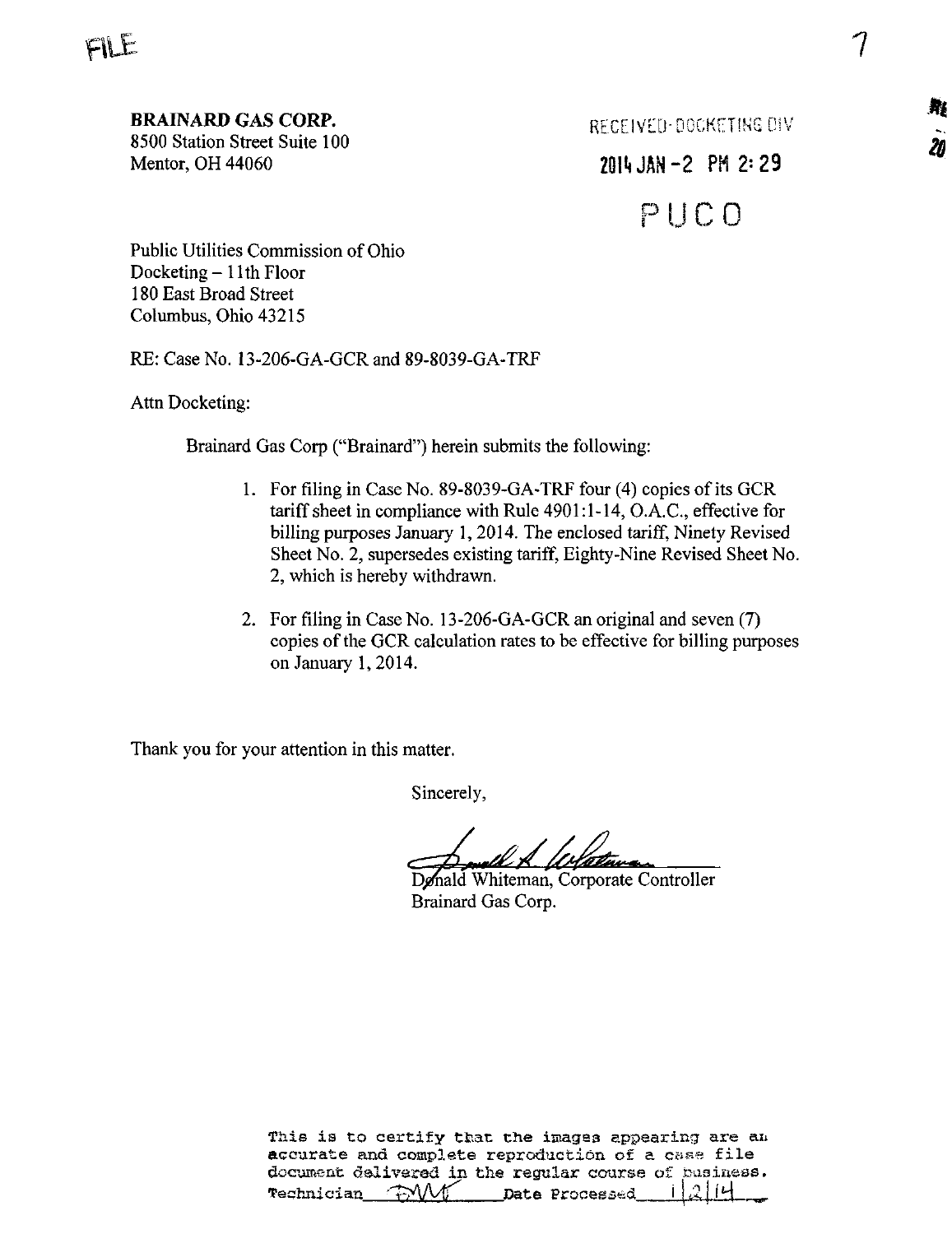### BRAINARD GAS CORP.

P.U.C.O No. 1 Ninety Revised Sheet No. 2

### GAS COST RECOVERY RATE

### APPLICABILITY

Applicable to all sales customers subject to the Gas Cost Recovery Rate (GCR) as determined in accordance with Chapter 4901: 1-14, Ohio Administrative Code.

## GAS COST RECOVERY RATE

A GCR rate of \$1.9417 will apply to all sales.

Filed pursuant to PUCO Finding and Order date August 19, 1999 in Case No. 98-825-GA-ATA

Issued: December 30, 2013 Effective: for bills rendered on or after January 1, 2014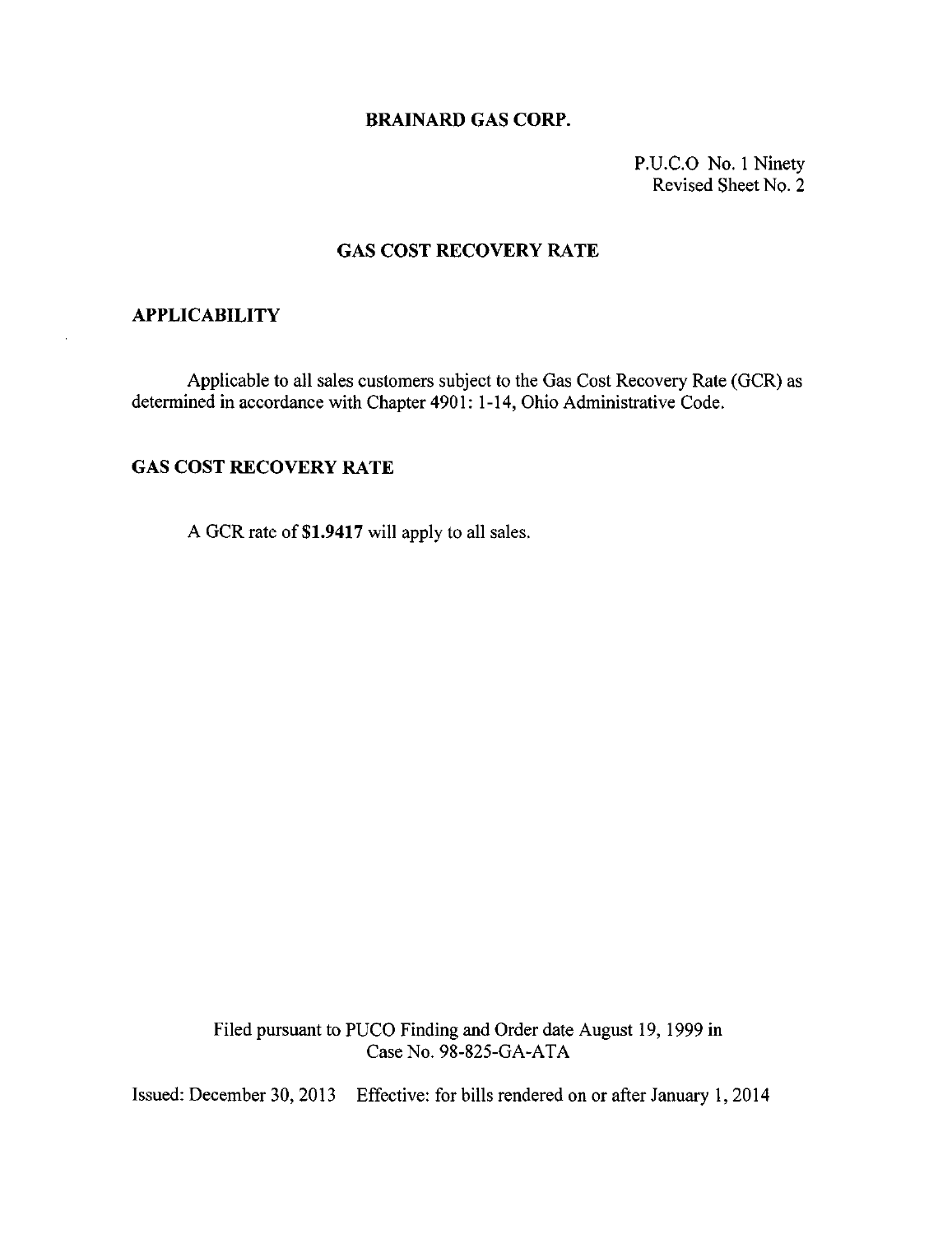# BRAINARD GAS CORP. PURCHASED GAS ADJUSTMENT

| <b>GAS COST RECOVERY RATE CALCULATION</b>                               |   |               |            |
|-------------------------------------------------------------------------|---|---------------|------------|
| DETAILS FOR THE EGC RATE IN EFFECT AS OF JANUARY 1, 2014                |   |               |            |
| <b>EXPECTED GAS COST (EGC)</b>                                          |   | \$3.6232 /MCF |            |
| SUPPLIER REFUND AND RECONCILIATION ADJUSTMENT (RA)                      |   | 0.0000 /MCF   |            |
| <b>ACTUAL ADJUSTMENT (AA)</b>                                           |   | (1.6815) /MCF |            |
| GAS COST RECOVERY RATE (GCR) = EGC + RA + AA                            |   | \$1,9417 /MCF |            |
| GAS COST RECOVERY RATE EFFECTIVE DATES: 1/1/14-1/31/14                  |   |               |            |
|                                                                         |   |               |            |
|                                                                         |   |               |            |
| <b>EXPECTED GAS COST SUMMARY CALCULATION</b>                            |   |               |            |
| <b>PARTICULARS</b>                                                      |   |               |            |
| PRIMARY GAS SUPPLIERS EXPECTED GAS COST                                 | S | 118,251       |            |
| UTILITY PRODUCTION EXPECTED GAS COST                                    |   | 0             |            |
| INCLUDABLE PROPANE EXPECTED GAS COST                                    |   | n             |            |
| TOTAL ANNUAL EXPECTED GAS COST                                          |   | \$118,251     |            |
| <b>TOTAL ANNUAL SALES</b>                                               |   | 32,637        | <b>MCF</b> |
| <b>EXPECTED GAS COST (EGC) RATE</b>                                     |   | \$3.6232      |            |
|                                                                         |   |               |            |
| SUPPLIER REFUND AND RECONCILIATION ADJUSTMENT SUMMARY CALCULATION       |   |               |            |
| <b>PARTICULARS</b>                                                      |   |               |            |
| <b>CURRENT QTRLY SUPPLIER REFUND &amp; RECONCILIATION ADJUSTMENT</b>    |   | \$0.0000 /MCF |            |
| PREVIOUS QTRLY REPORTED SUPPLIER REFUND & RECONCILIATION ADJUSTMENT     |   | \$0.0000 /MCF |            |
| 2nd PREVIOUS QTRLY REPORTED SUPPLIER REFUND & RECONCILIATION ADJUSTMENT |   | \$0.0000 /MCF |            |
| 3rd PREVIOUS QTRLY REPORTED SUPPLIER REFUND & RECONCILIATION ADJUSTMENT |   | \$0.0000 /MCF |            |
| SUPPLIER REFUND & RECONCILIATION ADJUSTMENT (RA)                        |   | \$0.0000 /MCF |            |
|                                                                         |   |               |            |

### ACTUAL ADJUSTMENT SUMMARY CALCULATION

| <b>PARTICULARS</b>                                                      |                  |
|-------------------------------------------------------------------------|------------------|
| <b>CURRENT QTRLY SUPPLIER REFUND &amp; RECONCILIATION ADJUSTMENT</b>    | (0.10780) /MCF   |
| PREVIOUS QTRLY REPORTED SUPPLIER REFUND & RECONCILIATION ADJUSTMENT     | (0.84080) /MCF   |
| 2nd PREVIOUS QTRLY REPORTED SUPPLIER REFUND & RECONCILIATION ADJUSTMENT | (0.91150) /MCF   |
| 3rd PREVIOUS QTRLY REPORTED SUPPLIER REFUND & RECONCILIATION ADJUSTMENT | 0.17860 /MCF     |
| <b>ACTUAL ADJUSTMENT (AA)</b>                                           | $(1.68150)$ /MCF |

THIS QUARTERLY REPORT FILED PURSUANT TO ORDER NO 13-0209-GA-GCR OF THE PUBLIC UTILITIES COMMISSION OF OHIO, DATED JANUARY 16, 1980.

Date Filed:  $\frac{12}{130}$  13

BY:

Dowald Whiteman, Corporate Controller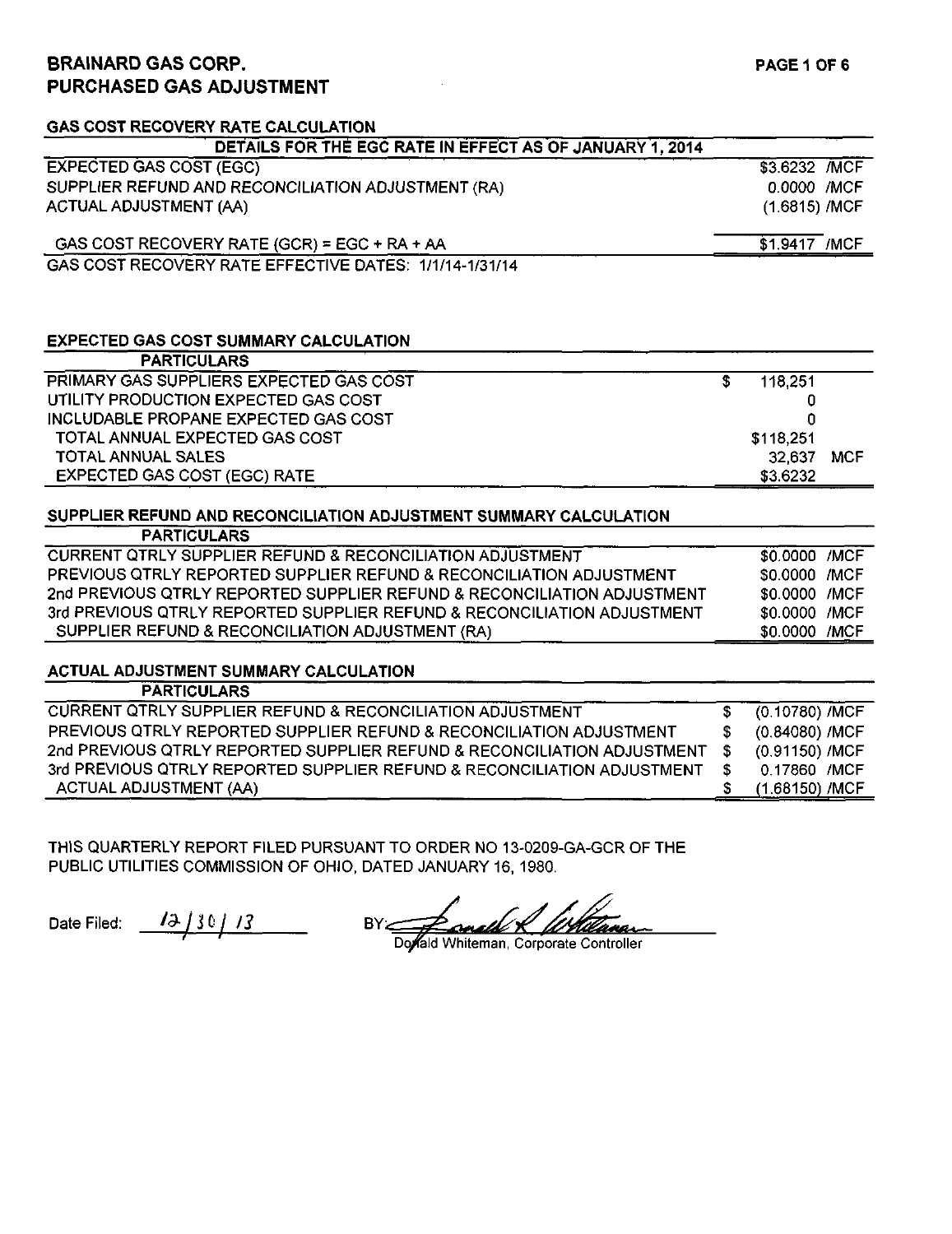### SCHEDULE I PURCHASED GAS ADJUSTMENT PAGE 2 OF 6 BRAINARD GAS CORP. EXPECTED GAS COST RATE CALCULATION

#### DETAILS FOR THE EGC RATE IN EFFECT AS OF JANUARY 1, 2014 VOLUME FOR THE TWELVE MONTH PERIOD ENDED OCTOBER 31, 2013

|                                                                | <b>TOLORIC FOR THE TIMELYE MONTH FERROG ENGLY OVTOGER OF ZOTO</b><br><b>EXPECTED GAS COST AMOUNT</b> |                    |                          |         |                       |      |             |      |              |
|----------------------------------------------------------------|------------------------------------------------------------------------------------------------------|--------------------|--------------------------|---------|-----------------------|------|-------------|------|--------------|
| <b>SUPPLIER NAME</b>                                           | <b>RESERVATION</b>                                                                                   |                    | <b>COMMODITY</b>         |         | <b>TRANSPORTATION</b> |      | MISC.       |      | <b>TOTAL</b> |
| PRIMARY GAS SUPPLIERS                                          |                                                                                                      |                    |                          |         |                       |      |             |      |              |
| GAS COST RECOVERY RATE EFFECTIVE DATES: JANUARY 1, 2014        |                                                                                                      |                    |                          |         |                       |      |             |      |              |
| <b>OTP</b>                                                     | \$                                                                                                   | - 5<br>$\sim$      | 11,938 \$                |         | $2,552$ \$            |      |             | - S  | 14 490       |
| <b>COBRA</b>                                                   | \$                                                                                                   | - \$               | $90,126$ \$              |         | $12,135$ \$           |      | $1,500$ \$  |      | 103761       |
| TOTAL INTERSTATE PIPELINE SUPPLIERS                            | s                                                                                                    | - 5<br>$\sim$      | $102,064$ \$             |         | 14,687                | - \$ | $1,500$ \$  |      | 118,251      |
| (B) SYNTHETIC (SCH I-A)                                        | \$                                                                                                   | - \$               |                          | - \$    |                       | - \$ |             | - \$ |              |
| (C) OTHER GAS COMPANIES (SCH I-B)                              | \$                                                                                                   | - \$               |                          | - \$    |                       | - \$ |             | - \$ |              |
| (D) OHIO PRODUCERS (SCH I-B)                                   | \$                                                                                                   | - \$               |                          | - \$    |                       | - \$ |             | - \$ |              |
| (E) SELF HELP ARRANGEMENTS (SCH I-B)                           | \$                                                                                                   | - \$               | $\sim$                   | - 36    |                       | - \$ | $\bullet$ . | - S  |              |
| (F) SPECIAL PURCHASES (SCH I-B)<br>TOTAL PRIMARY GAS SUPPLIERS |                                                                                                      | - 5<br>$\bullet$ . | $\mathbf{w}$ .<br>$\sim$ | -5<br>s |                       | . s  |             | - \$ |              |

 $\Omega$ 

 $\epsilon$ 

TOTAL EXPECTED GAS COST AMOUNT **\$ 118,251**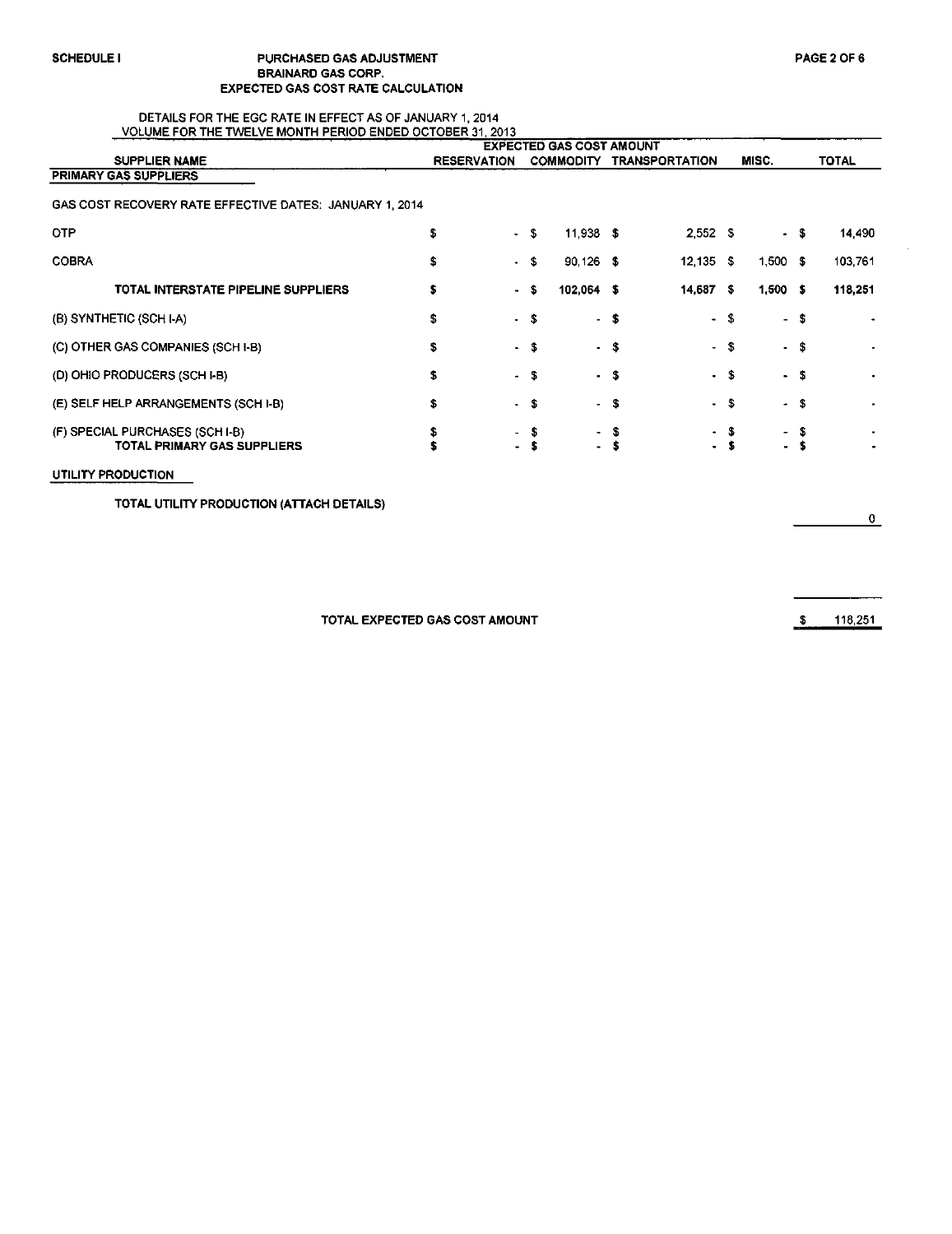## SCHEDULE II PURCHASED GAS ADJUSTMENT BRAINARD GAS CORP. SUPPLIER REFUND AND RECONCILIATION ADJUSTMENT

| DETAILS FOR THE EGC RATE IN EFFECT AS OF JANUARY 1, 2014<br>VOLUME FOR THE TWELVE MONTH PERIOD ENDED SEPTEMBER 30, 2013                                  |                          |                          |  |  |  |
|----------------------------------------------------------------------------------------------------------------------------------------------------------|--------------------------|--------------------------|--|--|--|
| <b>PARTICULARS</b>                                                                                                                                       | <b>UNIT</b>              | <b>AMOUNT</b>            |  |  |  |
| JURISDICTIONAL SALES: TWELVE MONTHS ENDED 9/30/13<br>TOTAL SALES: TWELVE MONTHS ENDED 9/30/13<br>GAS COST RECOVERY RATE EFFECTIVE DATES: JANUARY 1, 2014 | <b>MCF</b><br><b>MCF</b> | 32,563<br>32,563<br>100% |  |  |  |
| SUPPLIER REFUNDS RECEIVED DURING THREE MONTH PERIOD                                                                                                      |                          | \$0                      |  |  |  |
| JURISDICTIONAL SHARE OF SUPPLIER REFUNDS RECEIVED                                                                                                        |                          | \$0                      |  |  |  |
| RECONCILIATION ADJUSTMENTS ORDERED DURING QUARTER                                                                                                        |                          | \$0                      |  |  |  |
| TOTAL JURISDICTIONAL REFUND & RECONCILIATION ADJ.                                                                                                        |                          | \$0                      |  |  |  |
| <b>INTEREST FACTOR</b>                                                                                                                                   |                          | 0.0000                   |  |  |  |
| REFUNDS & RECONCILIATION ADJ. INCLUDING INTEREST                                                                                                         |                          | \$0                      |  |  |  |
| JURISDICTIONAL SALES: TWELVE MONTHS ENDED 9/30/13                                                                                                        | <b>MCF</b>               | 32,563                   |  |  |  |
| <b>CURRENT SUPPLIER REFUND &amp; RECONCILIATION ADJ.</b>                                                                                                 | \$/MCF                   | \$0.0000                 |  |  |  |

# DETAILS OF REFUNDS /ADJUSTMENT RECEIVED / ORDERED DURING THE THREE MONTH PERIOD ENDED 9/30/13

| <b>PARTICULARS (SPECIFY)</b>                                                | AMOUNT (\$)                          |
|-----------------------------------------------------------------------------|--------------------------------------|
| SUPPLIER REFUNDS RECEIVED DURING QUARTER                                    | <b>SEE SCHEDULE</b><br>$II-1$<br>\$0 |
| TOTAL SUPPLIER REFUNDS                                                      | \$0                                  |
| RECONCILIATION ADJUSTMENTS ORDERED DURING QUARTER<br>Case No. 11-209-GA-GCR |                                      |

 $\overline{\$0}$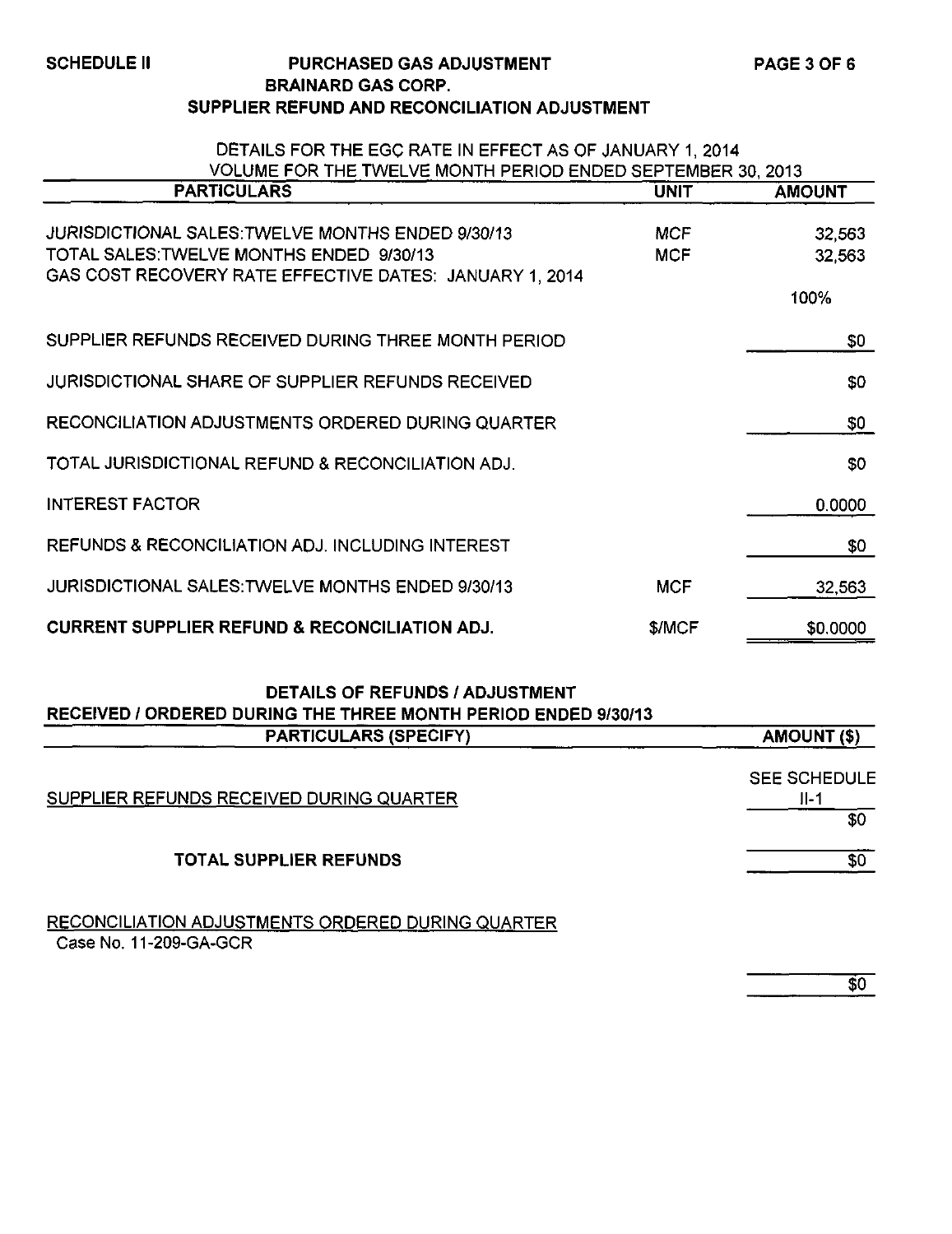# SCHEDULE III-A PURCHASED GAS ADJUSTMENT BRAINARD GAS CORP. ACTUAL ADJUSTMENT

### DETAILS FOR THE EGC RATE IN EFFECT AS OF JANUARY 1, 2014 VOLUME FOR THE TWELVE MONTH PERIOD ENDED SEPTEMBER 30, 2013

| <b>PARTICULARS</b>                                | <b>UNIT</b>  | <b>MONTH</b><br>$Jul-13$ |            | <b>MONTH</b><br><b>Aug-13</b> | <b>MONTH</b><br><b>Sep-13</b> |
|---------------------------------------------------|--------------|--------------------------|------------|-------------------------------|-------------------------------|
|                                                   |              |                          |            |                               |                               |
| <b>SUPPLY VOLUME PER BOOKS:</b>                   |              |                          |            |                               |                               |
| GAS COST RECOVERY RATE EFFECTIVE DATES            | <b>MCF</b>   | 휴일 제작 한국                 |            | 758 - 23 42 310 - 322         | 441                           |
| UTILITY PRODUCTION                                | <b>MCF</b>   |                          |            |                               | 0                             |
| <b>INCLUDABLE PROPANE</b>                         | <b>MCF</b>   |                          | 0          |                               | 0                             |
| OTHER VOLUMES - IMBALANCE GAS                     | <b>MCF</b>   |                          |            |                               |                               |
| <b>TOTAL SUPPLY VOLUMES</b>                       | <b>MCF</b>   |                          | 758        | 910                           | 441                           |
| <b>SUPPLY COST PER BOOKS: All inclusive</b>       |              |                          |            |                               |                               |
| PRIMARY GAS SUPPLIES                              | \$           |                          |            |                               |                               |
| <b>UTILITY PRODUCTION</b>                         | \$           |                          | $-3,390$   | 3,773                         | 2.234                         |
| <b>LIFO ADJUSTMENT</b>                            | \$           |                          | 0          | 0                             | 0                             |
| INTEREST ON LIFO ADJUSTMENT                       | \$           |                          | 0          | 0                             | 0                             |
| OTHER VOLUMES - IMBALANCE GAS                     | \$           |                          |            |                               |                               |
| <b>TOTAL SUPPLY COST</b>                          | \$           |                          | 3,390      | 3,773                         | 2,234                         |
| <b>SALES VOLUMES:</b>                             |              |                          |            |                               |                               |
| <b>JURISDICTIONAL</b>                             | <b>MCF</b>   |                          | 978        | 889.                          | $-876$                        |
| NON-JURISDICTIONAL                                | <b>MCF</b>   |                          | 0          | 0                             | 0                             |
| <b>OTHER VOLUMES (SPECIFY)</b>                    | <b>MCF</b>   |                          | 0          | 0                             | 0                             |
| <b>TOTAL SALES VOLUME</b>                         | <b>MCF</b>   |                          | 978        | 889                           | 876                           |
| <b>UNIT BOOK COST OF GAS:</b>                     |              |                          |            |                               |                               |
| (SUPPLY \$/SALES MCF)                             | \$/MCF       |                          | \$3.4680   | \$4.2456                      | \$2.5494                      |
| LESS:EGC IN EFFECT FOR MONTH                      | <b>S/MCF</b> |                          | 4,5911     | 3.8046                        | 3.7904                        |
| <b>DIFFERENCE</b>                                 | <b>S/MCF</b> |                          | (\$1.1231) | \$0.4410                      | (\$1.2410)                    |
| TIMES : JURISDICTIONAL SALES                      | <b>MCF</b>   |                          | 978        | 889                           | 876                           |
| MONTHLY COST DIFFERENCE                           |              |                          | (\$1,098)  | \$392                         | ( \$1,088)                    |
| <b>BALANCE ADJUSTMENT SCHEDULE IV-A</b>           |              |                          |            |                               | $($ \$1,717) $ $              |
|                                                   |              |                          |            |                               |                               |
| COST DIFFERENCE FOR THE THREE MONTH PERIOD        |              |                          |            |                               | ( \$3, 511)                   |
| JURISDICTIONAL SALES: TWELVE MONTHS ENDED 9/30/13 |              |                          |            |                               | 32,563                        |
| <b>CURRENT QUARTER ACTUAL ADJUSTMENT</b>          |              |                          |            |                               | (\$0.1078)                    |